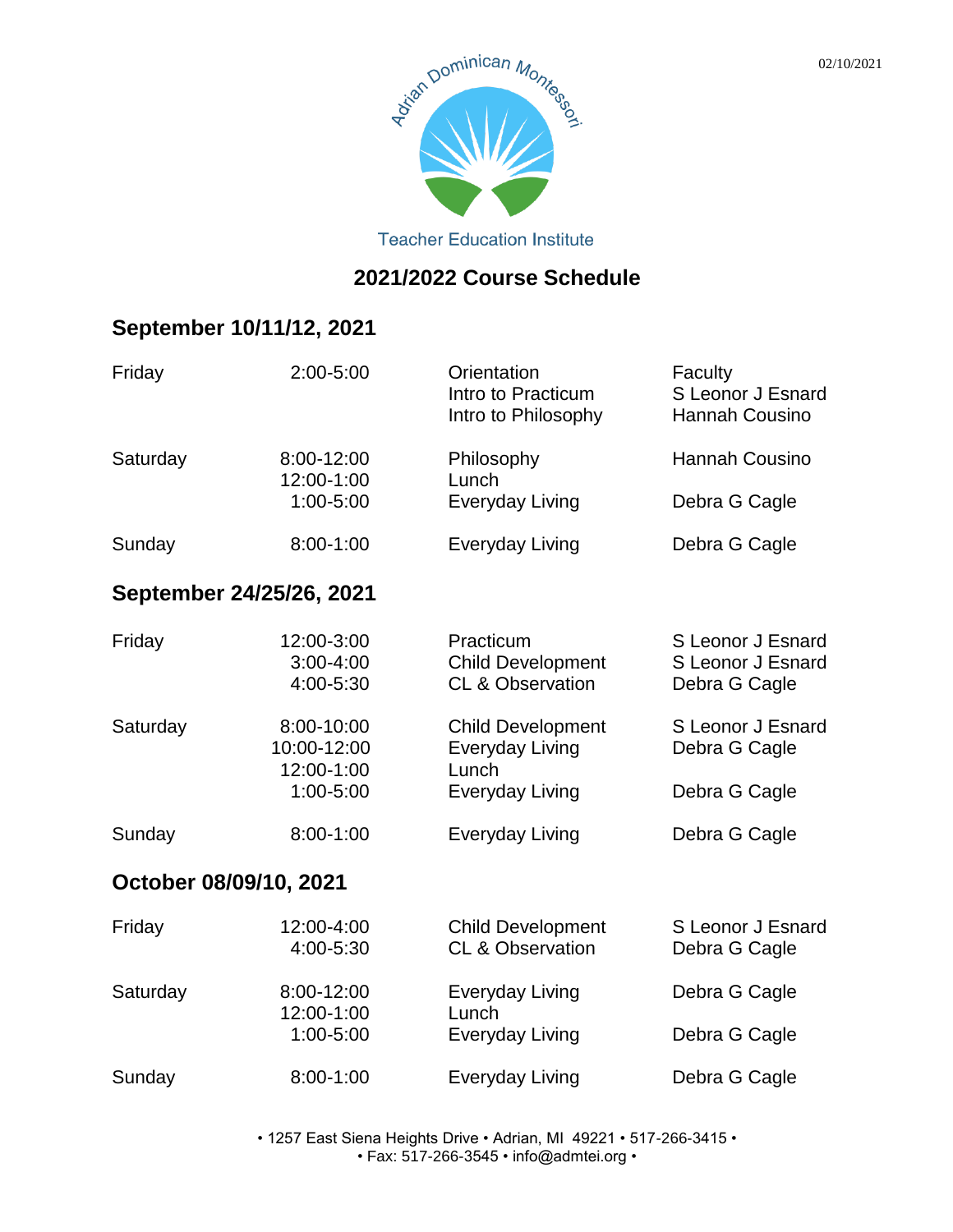## **October 22/23/24, 2021**

| Friday                  | 12:00-4:00<br>4:00-5:30  | Philosophy<br><b>CL &amp; Observation</b>               | Hannah Cousino<br>Debra G Cagle           |
|-------------------------|--------------------------|---------------------------------------------------------|-------------------------------------------|
| Saturday                | 8:00-12:00<br>12:00-1:00 | Sensorial<br>Lunch                                      | <b>Pam Esterline</b>                      |
|                         | 1:00-5:00                | Sensorial                                               | Pam Esterline                             |
| Sunday                  | $8:00 - 1:00$            | Sensorial                                               | Pam Esterline                             |
| November 05/06/07, 2021 |                          |                                                         |                                           |
| Friday                  | 12:00-4:00<br>4:00-5:30  | Philosophy<br><b>CL &amp; Observation</b>               | <b>Hannah Cousino</b><br>Debra G Cagle    |
| Saturday                | 8:00-12:00               | Sensorial                                               | <b>Pam Esterline</b>                      |
|                         | 12:00-1:00<br>1:00-5:00  | Lunch<br>Sensorial                                      | Pam Esterline                             |
| Sunday                  | 8:00-11:00<br>11:00-1:00 | Philosophy<br><b>CL &amp; Observation</b>               | <b>Hannah Cousino</b><br>Debra G Cagle    |
| November 19/20/21, 2021 |                          |                                                         |                                           |
| Friday                  | 12:00-3:30<br>3:30-5:30  | <b>Child Development</b><br>Sensorial                   | S Leonor J Esnard<br><b>Pam Esterline</b> |
| Saturday                | 8:00-12:00<br>12:00-1:00 | Sensorial<br>Lunch                                      | Pam Esterline                             |
|                         | 1:00-5:00                | Sensorial                                               | <b>Pam Esterline</b>                      |
| Sunday                  | 8:00-10:00<br>10:00-1:00 | Sensorial<br><b>CL &amp; Observation</b>                | Pam Esterline<br>Debra G Cagle            |
| December 03/04/05, 2021 |                          |                                                         |                                           |
| Friday                  | 12:00-4:00<br>4:00-5:30  | <b>Child Development</b><br><b>CL &amp; Observation</b> | <b>S Leonor Esnard</b><br>Debra G Cagle   |
| Saturday                | 8:00-12:00<br>12:00-1:00 | Language                                                | <b>Theresa Weber</b>                      |
|                         | 1:00-5:00                | Lunch<br>Language                                       | <b>Theresa Weber</b>                      |
| Sunday                  | 8:00-1:00                | Language                                                | <b>Theresa Weber</b>                      |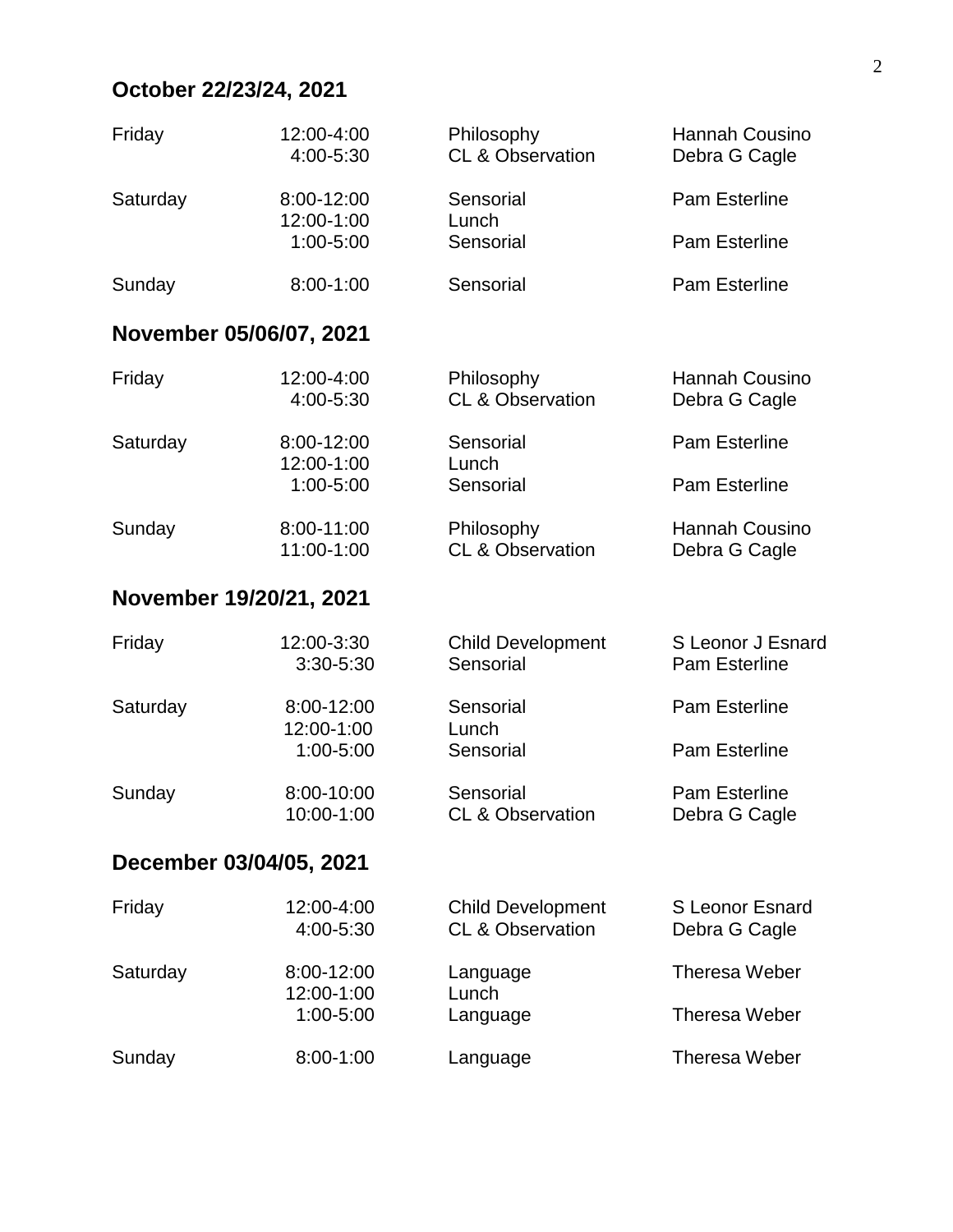#### **January 7/8/9, 2022**

| Friday   | 12:00-4:00<br>4:00-5:30                 | Philosophy<br><b>CL &amp; Observation</b>      | Hannah Cousino<br>Debra G Cagle      |
|----------|-----------------------------------------|------------------------------------------------|--------------------------------------|
| Saturday | 8:00-10:00<br>10:00-12:00<br>12:00-1:00 | <b>Family Involvement</b><br>Language<br>Lunch | Erin Compton<br><b>Theresa Weber</b> |
|          | $1:00 - 5:00$                           | Language                                       | <b>Theresa Weber</b>                 |
| Sunday   | 8:00-1:00                               | Language                                       | <b>Theresa Weber</b>                 |

#### **January 21/22/23, 2022**

**\*Display of Everyday Living Teacher-Made Materials\*Display of Sensorial Teacher-Made Materials**

| Friday                  | 12:00-3:30<br>3:30-5:30                                  | Philosophy<br><b>Sensorial Review</b>                               | <b>Hannah Cousino</b><br><b>Pam Esterline</b>       |
|-------------------------|----------------------------------------------------------|---------------------------------------------------------------------|-----------------------------------------------------|
| Saturday                | $8:00 - 10:00$<br>10:00-12:00<br>12:00-1:00<br>1:00-5:00 | <b>Family Involvement</b><br><b>EDL Review</b><br>Lunch<br>Language | Erin Compton<br>Debra G Cagle<br>Theresa Weber      |
| Sunday                  | $8:00 - 1:00$                                            | Language                                                            | <b>Theresa Weber</b>                                |
| February 04/05/06, 2022 |                                                          |                                                                     |                                                     |
| Friday                  | 12:00-3:30<br>3:30-5:30                                  | Philosophy<br><b>Family Involvement</b>                             | <b>Hannah Cousino</b><br>Erin Compton               |
| Saturday                | 8:00-10:00<br>10:00-12:00<br>12:00-1:00<br>1:00-5:00     | <b>Child Development</b><br>Math<br>Lunch<br>Math                   | S Leonor J Esnard<br>Debra G Cagle<br>Debra G Cagle |
| Sunday                  | 8:00-1:00                                                | Math                                                                | Debra G Cagle                                       |
| February 18/19/20, 2022 |                                                          |                                                                     |                                                     |

| Friday   | 12:00-1:00<br>$1:00 - 5:30$               | Practicum<br><b>Family Involvement</b>    | S Leonor J Esnard<br>Erin Compton  |
|----------|-------------------------------------------|-------------------------------------------|------------------------------------|
| Saturday | 8:00-9:00<br>$9:00 - 12:00$<br>12:00-1:00 | <b>Child Development</b><br>Math<br>Lunch | S Leonor J Esnard<br>Debra G Cagle |
|          | $1:00 - 5:00$                             | Math                                      | Debra G Cagle                      |
| Sunday   | $8:00 - 1:00$                             | Math                                      | Debra G Cagle                      |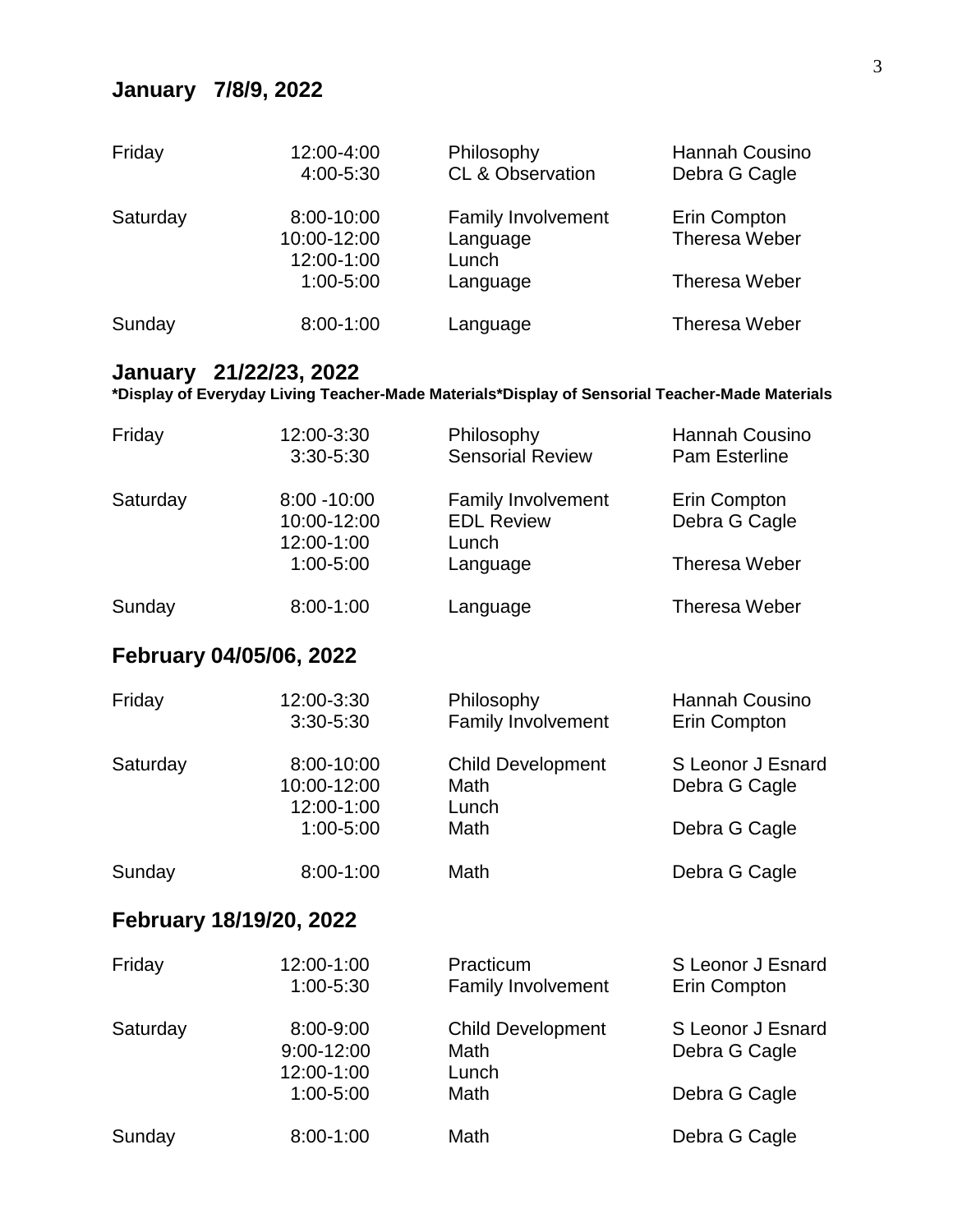## **March 04/05/06, 2022**

| Friday               | 12:00-4:00<br>4:00-5:30                            | <b>Child Development</b><br><b>CL &amp; Observation</b>      | S Leonor J Esnard<br>Debra G Cagle              |
|----------------------|----------------------------------------------------|--------------------------------------------------------------|-------------------------------------------------|
| Saturday             | 8:00-9:00<br>9:00-12:00<br>12:00-1:00<br>1:00-5:00 | <b>CL &amp; Observation</b><br>Math<br>Lunch<br>Math         | Debra G Cagle<br>Debra G Cagle<br>Debra G Cagle |
| Sunday               | 8:00-10:00<br>10:00-1:00                           | <b>Family Involvement</b><br>Math                            | Erin Compton<br>Debra G Cagle                   |
| March 18/19/20, 2022 |                                                    |                                                              |                                                 |
| Friday               | 12:00-4:00<br>4:00-5:30                            | <b>Child Development</b><br><b>CL &amp; Observation</b>      | S Leonor J Esnard<br>Debra G Cagle              |
| Saturday             | 8:00-12:00<br>12:00-1:00<br>1:00-5:00              | <b>Peace Education</b><br>Lunch<br><b>Family Involvement</b> | <b>Hannah Cousino</b><br>Erin Compton           |
| Sunday               | 8:00-1:00                                          | Art                                                          | Megan Schopf                                    |

#### **April 22/23/24, 2022 \*Display of Language Teacher-Made Activities**

| Friday   | 12:00-3:30<br>$3:30 - 5:30$ | <b>Family Involvement</b><br><b>Language Review</b> | Erin Compton<br>Theresa Weber |
|----------|-----------------------------|-----------------------------------------------------|-------------------------------|
| Saturday | 8:00-12:00<br>12:00-1:00    | <b>Social Studies</b><br>Lunch                      | Taneka Epps                   |
|          | $1:00 - 5:00$               | <b>Social Studies</b>                               | Taneka Epps                   |
| Sunday   | $8:00 - 1:00$               | Science                                             | Erin Compton                  |

#### **May 13/14/15, 2022 \*Display of Math Teacher-Made Activities**

| Friday   | 12:00-3:30<br>$3:30 - 5:30$ | <b>Child Development</b><br><b>Math Review</b> | S Leonor J Esnard<br>Debra G Cagle |
|----------|-----------------------------|------------------------------------------------|------------------------------------|
| Saturday | 8:00-12:00<br>12:00-1:00    | Administration<br>Lunch                        | <b>Sherry Doughty</b>              |
|          | $1:00 - 5:00$               | Administration                                 | <b>Sherry Doughty</b>              |
| Sunday   | $8:00 - 1:00$               | <b>Music &amp; Movement</b>                    | <b>Theresa Weber</b>               |